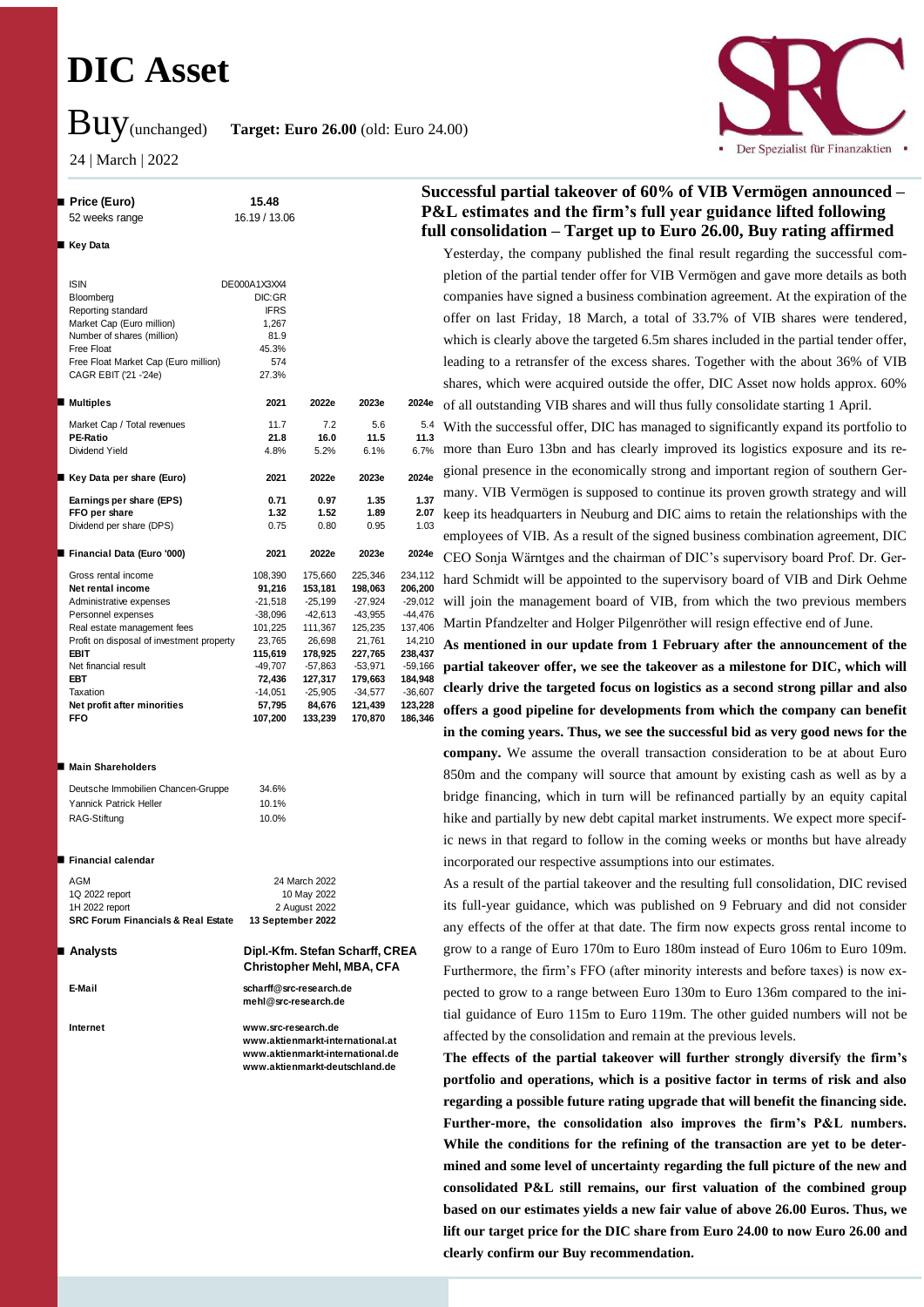





### DIC Asset AG

**Sub-segment:** Commercial property investor CEO Sonja Wärntges Own book / Institutional Business / Managed Accounts CIO Johannes von Mutius (transaction, asset and property management) Patrick Weiden

| Region:           |  |
|-------------------|--|
|                   |  |
| Headquarter:      |  |
| Foundation        |  |
|                   |  |
| <b>Employees:</b> |  |
|                   |  |
|                   |  |

**IR Contact:** Rene Zahnd Dipl.-Kfm. Peer Schlinkmann, CIRO Dr. Angela Geerling P.Schlinkmann@dic-asset.de

# **Industry:** Real Estate **Management Board of DIC Asset**

Christian Bock

## **Region:** Germany **Supervisory Board of DIC Asset:** Frankfurt Prof. Dr. Gerhard Schmidt **Foundation** 1998 Michael Zahn

**Employees:** 306 Prof. Dr. Ulrich Reuter Eberhard Vetter

DIC Asset is a strong commercial properties player in the German market with two strong and more or less equally weighted pillars or businesses, which help for a very complementary income and investment structure.

In the Commercial Portfolio DIC Asset does on balance sheet investmenst for their own books , in particular office properties that offer a stable cash income (core / core plus) as well as some value add properties which need more attention to reduce vacancy and increase the intrinsic cash flow in mid-term, in particular by repositioning or revitalization of some assets. This strategy is complemented by an intelligent cycle management to sell some properties at the right time for portfolio optimization and generating additional trading profits. The commercial portfolio has a size of more than Euro 2.2bn at present. A bigger focus will be laid on logistics assets in future. Here, the successful partial takeover of VIB Vermögen is already a big milestone and will lfurther ilft the portfolio as can be seen in the grafik below.

In the second pillar, the Institutional Business, the company launches diversified real estate funds for many years, as the DIC Office Balance I was initiated in 2010 and DIC Office Balance II in 2014 and DIC Office Balance III in 2015, all with targeted AuM between Euro 300m and Euro 450m. DIC also initiated funds outside the office topic, for instance with the DIC Retail Balance I fund, which came in Sepptember 2017 with a size of about Euro 250m or the new RLI-GEG Logistics & Light Industrial III fund with a volume of Euro 400m. The institutional business offers a great range of fees for set-up, transactions, asset and property management services for the funds, club deals and and individual mandatess. In addition to a broad income stream from servicing fees there are lucrative equity returns from the co-investment stakes. The assets under management in the Institutional Business steeply increased by almost 50% in 2019, from Euro 3.9bn to Euro 5.7bn, to Euro 7.6bn in 2020 and again steeply to Euro almost Euro 9.3bn in 2021. All activities in the field of fund business (third party mandates) have been bundled under the GEG roof. Both pillars, the Commercial Portfolio and the Institutional Business , are serviced from the group's own asset and property management platform, named DIC Onsite, with branches in Frankfurt, Mannheim, Dusseldorf, Cologne, Hamburg, Munich, Berlin and Stuttgart. The institutional business offers a very steady and lucrative income stream of management fees as well as transaction-related fees and performance fees. In 2020 the real estate management fees significantly hiked 27% to Euro 80m. Another milestone was the takeover of Munich based RLI investors in December 2020 (closing January 2021) with over Euro 700m Assets under Management. This helps to sharpen the profile of DIC in the field of logistics investments and helps to cross sell logistics assets to GEG clients and vice versa. With the RLI deal and further transactions, the total assets base grew to Euro 11.5bn at FY2021 and the management fees hiked to more than Euro 101m. The company aims to reach a Euro 15bn asset base in the mid-term. We assume this is very realistic already in 2023, as the VIB consolidation has already brought the portfolio a big step closer to that target.

The FFO I result of 2021 crossed the Euro 100m mark for the first time and was at more than Euro 107m, up more than 11% from the Euro 96.5m in 2020. For 2022 DIC Asset has lifted its forecast to a range of Euro 130m to Euro 136m for the FFO I result following the successful partial takeover of VIB.



*Source: Company Data, SRC Research*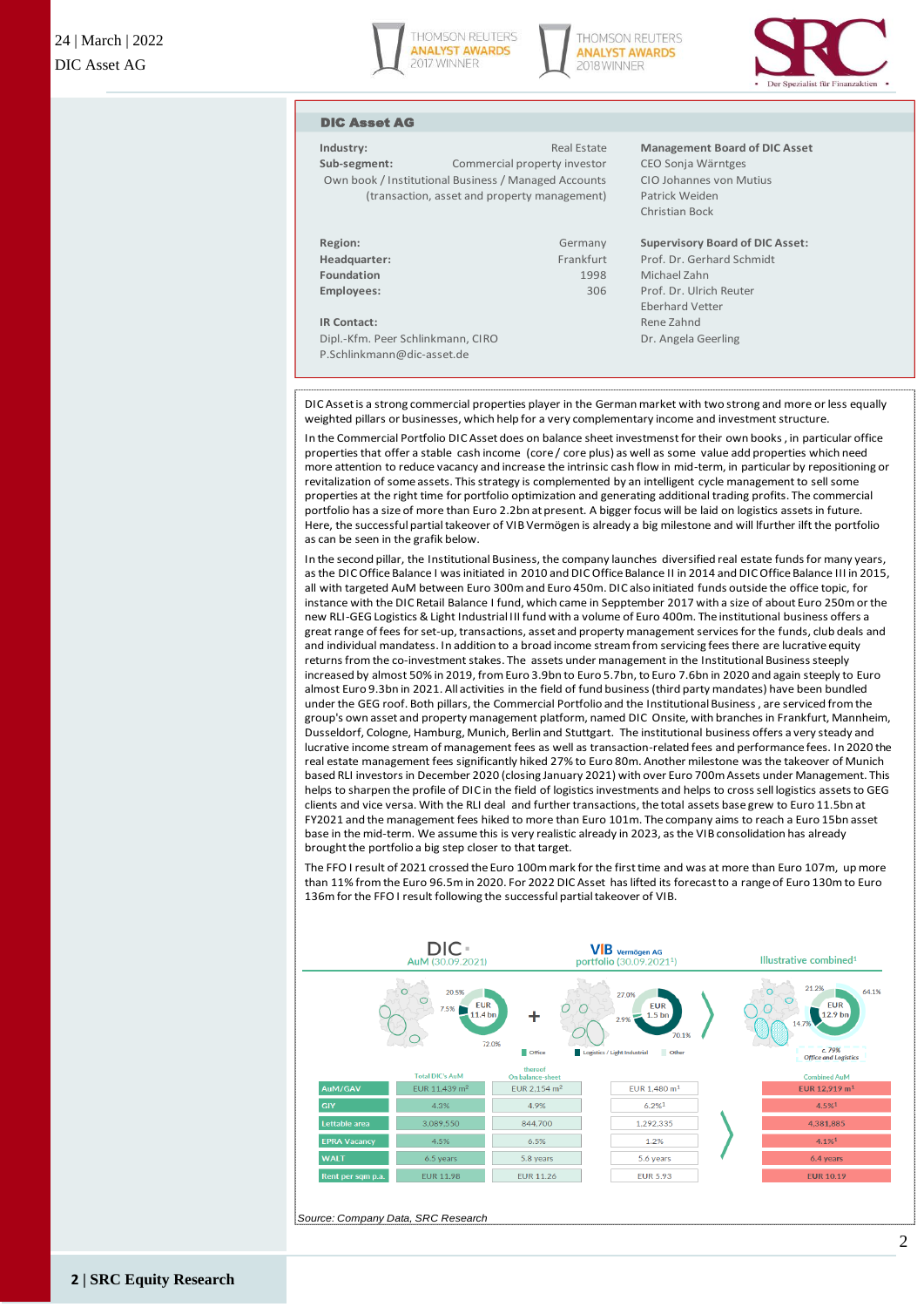**Strengths**



**THOMSON REUTERS ANALYST AWARDS** 2018 WINNER



# **SWOT Analysis**

• The company has a very experienced management team that has a broad network in the industry and a high level of combined knowledge in investments, asset and property management and real estate finance and a year-long and outstanding track record in transactions to foster group's overall earnings with a lucrative deal pipeline.

- The company has its own property management platform (DIC Onsite) operating from 8 German cities in all German core regions for commercial properties, in particular office properties. With DIC Onsite the firm covers the entire value chain for the own properties and third party properties and exploits its platform in a perfect way.
- The commercial portfolio with 94 properties and about 1,500 rental contracts for an annual rental income of more than Euro 105m is a very solid base to deliver a steady cash flow and will now be even further lifted with the consolidation of VIB Vermögen. This stable business is complemented by a lucrative Institutional Business to satisfy the growing demand for stable and lucrative yielding assets from different types of institutional investors. DIC Asset serves a long list of first class clients with demanding and often tailor-made products. Thus, the institutional business is a perfect completion for the group's earnings structure with the additional inflow of asset, property management and set up fees as well as lucrative transaction related fees for buying or selling the properties for the funds and other third party mandates.
- The diversity of business gives DIC Asset a brighter scope in the market, as the company is offered more than 2,000 properties each year. The huge scope in the market gives a bigger impetus at typical market participants, such as banks, real estate brokers and construction firms.
- The business model as investor AND property manager is not very common in Germany, but more in other countries. We assume that with a longer history and track record of the own trading platform the company gets a higher visibility for their success story which will also translate into higher prices for the DIC Asset share. The hike in dividend from 70 Cents to 75 Cents offers a decent yield of almost 5%.
	- There are synergies at the cost side of institutional business after the GEG takeover of about Euro 3.0m to Euro 3.5m, coming from 2020 on. The RLI Investors takeover also offers synergies and of course important cross sell potential. More M & A deals might come in mid-term to boost the growth of assets base in Institutional Business, in office and / or logistics. The successful VIB takeover with a Euro 1.5bn portfolio size was already a big milestone.
	- The firm has a very high transparency level with all new EPRA key indicators in their annual report and publishes the annual and quarterly numbers quite early, which should give further credit and higher appreciation at investors.
	- A promotion of the DIC Asset share from the SDax to the higher MDax index in the mid-term would be a pushing impetus for the share price. For the moment, the free float market cap is too low, and with 34% of the shares held by Deutsche Immobilien Chancen Group and 10% by RAG Foundation it is a way to go to bring up free float market cap. The mid-term growth of the portfolio to Euro 15bn might still offer the opportunity for MDax.

**Threats**

- A severe economic downturn or shocks like the current Corona pandemic would not impair the P  $\&$  L so much, as the firm does cost accounting. But the institutional demand for commercial properties could decline with a decelerating demand for office space. Furthermore, the letting performance for new lettings or prolongations might dwindle. The 2021 letting performance and space demand draw another picture, so far.
- The general trend for more working in home office accelerating in pandemic times might have a dampening effect on the general space demand. In general, some new economic research reports show that the "working from home effect" on the space demand is overestimated.

**Opportunities**

**Weaknesses**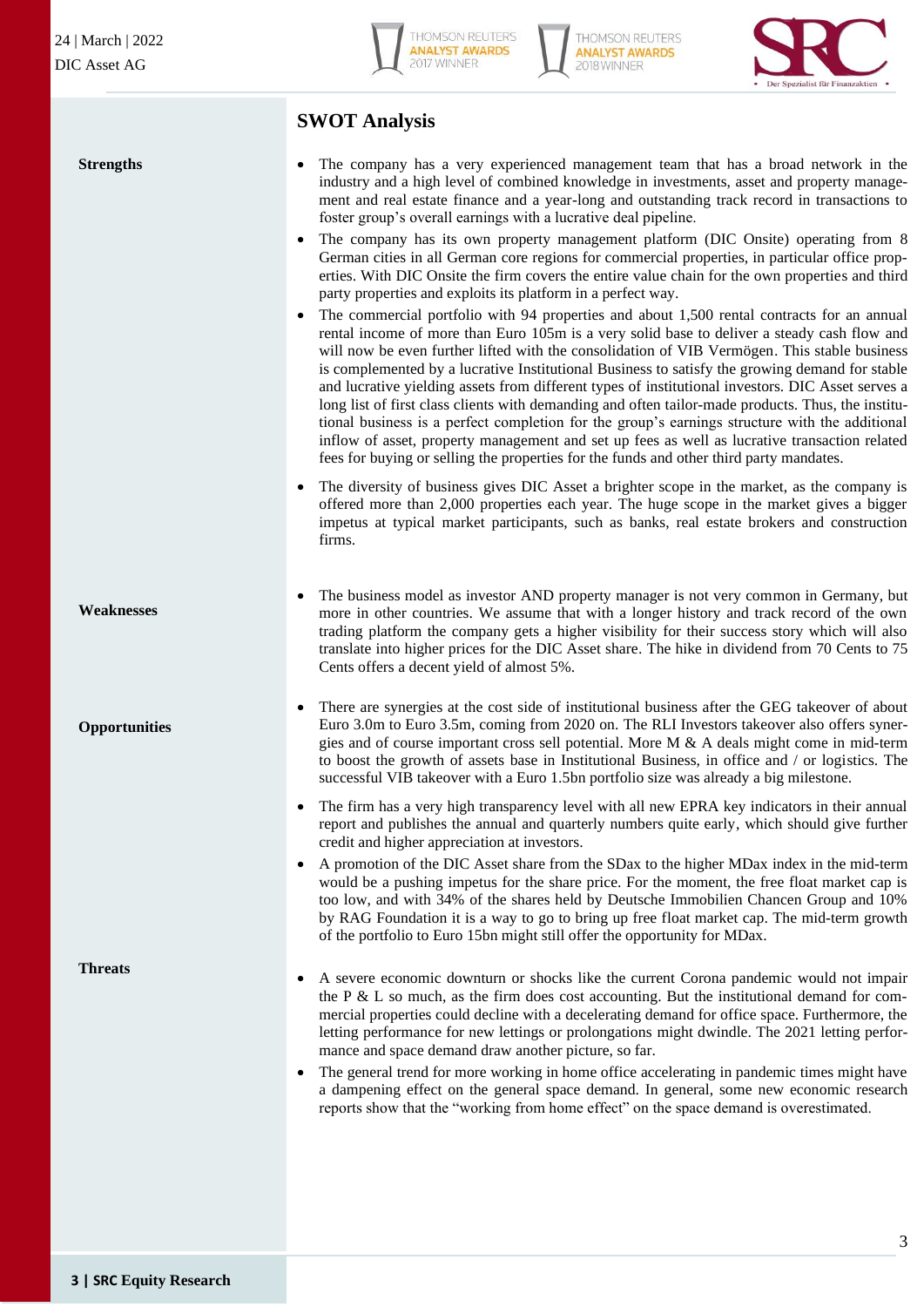# 24 | March | 2022

# DIC Asset AG



THOMSON REUTERS<br>**ANALYST AWARDS**<br>2018 WINNER



| <b>DIC Asset AG</b>                                     |            |           |            |            |            |           | <b>CAGR</b> |
|---------------------------------------------------------|------------|-----------|------------|------------|------------|-----------|-------------|
| 31/12 IFRS ('000)                                       | 2019       | 2020      | 2021       | 2022e      | 2023e      | 2024e     | '21 - '24e  |
|                                                         |            |           |            |            |            |           |             |
| Gross rental income                                     | 101,942    | 100,695   | 108,390    | 175,660    | 225,346    | 234,112   | 29.3%       |
| Ground rents                                            | $-676$     | $-510$    | $-523$     | $-814$     | $-1,045$   | $-1,276$  |             |
| Service charge income on principal basis                | 20,836     | 22,135    | 23,211     | 33,053     | 39,417     | 41,548    |             |
| Service charge expenses on principal basis              | $-23,565$  | $-24,029$ | $-26,415$  | $-39,167$  | $-47,214$  | $-48,974$ |             |
| Other property-related expenses                         | $-10,631$  | $-16,070$ | $-13,447$  | $-15,552$  | $-18,441$  | $-19,210$ |             |
| Net rental income                                       | 87,906     | 82,221    | 91,216     | 153,181    | 198,063    | 206,200   | 31.2%       |
| Administrative expenses                                 | $-17,876$  | $-19,077$ | $-21,518$  | $-25,199$  | $-27,924$  | $-29,012$ |             |
| Personnel expenses                                      | $-27,918$  | $-30,280$ | $-38,096$  | $-42,613$  | $-43,955$  | $-44,476$ |             |
| Depreciation and amortization                           | $-34,242$  | -38,774   | -42,986    | $-43,941$  | $-44,284$  | $-44,847$ |             |
| Real estate management fees                             | 62,883     | 79,722    | 101,225    | 111,367    | 125,235    | 137,406   | 10.7%       |
| Other operating income                                  | 2,616      | 2,222     | 3,815      | 3,146      | 3,255      | 3,180     |             |
| Other operating expenses                                | $-1,979$   | $-1,852$  | $-1,802$   | $-3,714$   | $-4,386$   | $-4,224$  |             |
| Net proceeds from disposal of investment property       | 175,973    | 116,324   | 139,337    | 186,332    | 124,334    | 89,657    |             |
| Carrying amount of investment property disposed         | $-135,457$ | $-84,324$ | $-115,572$ | $-159,634$ | $-102,573$ | $-75,447$ |             |
| Profit on disposal of investment property               | 40,516     | 32,000    | 23,765     | 26,698     | 21,761     | 14,210    |             |
| Net operating profit before financing activities (EBIT) | 111,906    | 106,182   | 115,619    | 178,925    | 227,765    | 238,437   | 27.3%       |
| Share of the profit or loss of associates               | 18,321     | 11,370    | 6,524      | 6,255      | 5,869      | 5,677     |             |
| Interest income                                         | 10,296     | 8,670     | 9,550      | 8,235      | 7,243      | 6,247     |             |
| Interest expenses                                       | $-42.660$  | $-36,760$ | $-59,257$  | $-66.098$  | $-61,214$  | $-65,413$ |             |
| Profit/los before tax (EBT)                             | 97,863     | 89,462    | 72,436     | 127,317    | 179,663    | 184,948   | 36.7%       |
| Current income tax expenses                             | $-13,803$  | $-14,128$ | $-19,447$  | $-17,758$  | $-25,443$  | $-26,874$ |             |
| Deferred tax expenses                                   | $-3,371$   | $-2,222$  | 5,396      | $-8,147$   | $-9,134$   | $-9,733$  |             |
| Tax                                                     | $-17,174$  | $-16,350$ | $-14,051$  | $-25,905$  | $-34,577$  | $-36,607$ |             |
| Net profit                                              | 80,689     | 73,112    | 58,385     | 101,412    | 145,086    | 148,341   | 36.5%       |
| <b>Minorities</b>                                       | $-222$     | 3,099     | 590        | 16,736     | 23,647     | 25,113    |             |
| Net profit after minorities                             | 80,911     | 70,013    | 57,795     | 84,676     | 121,439    | 123,228   | 28.7%       |
| <b>FFO</b>                                              | 95.0       | 96.5      | 107.2      | 133.2      | 170.9      | 186.3     | 20.2%       |
|                                                         |            |           |            |            |            |           |             |
| Number of shares ('000)                                 | 71,713     | 79,421    | 81,504     | 87,591     | 90,214     | 90,214    |             |
| Earnings per share                                      | 1.13       | 0.88      | 0.71       | 0.97       | 1.35       | 1.37      |             |
| FFO per share                                           | 1.32       | 1.22      | 1.32       | 1.52       | 1.89       | 2.07      |             |
| Dividend per share                                      | 0.66       | 0.70      | 0.75       | 0.80       | 0.95       | 1.03      |             |



# Assets under Management (in million Euros)